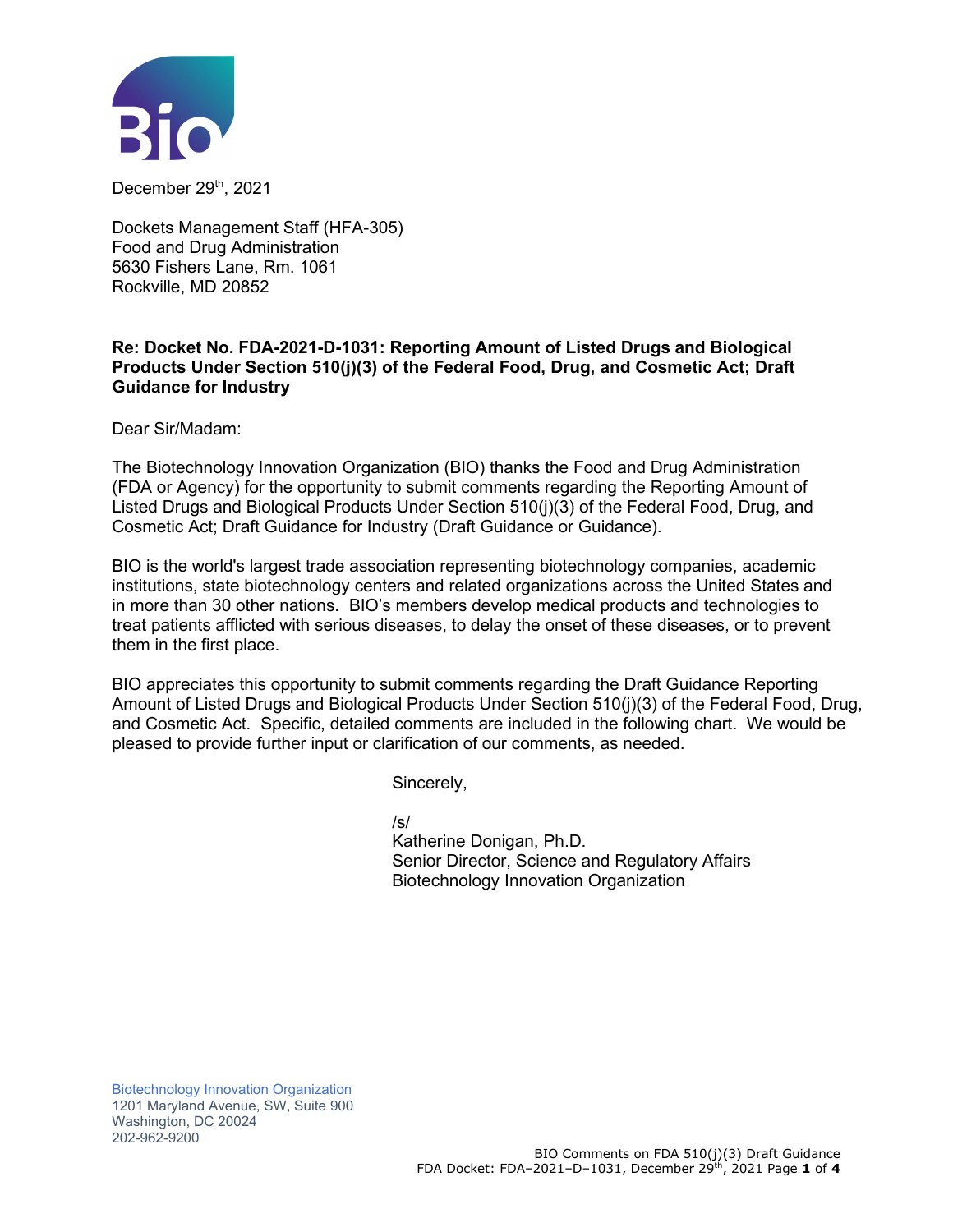

## **SPECIFIC COMMENTS**

| <b>SECTION</b>                                          | <b>ISSUE</b>                                                                                                                                                                                                                                         | <b>PROPOSED CHANGE</b>                                                                                                                                                                                       |  |  |
|---------------------------------------------------------|------------------------------------------------------------------------------------------------------------------------------------------------------------------------------------------------------------------------------------------------------|--------------------------------------------------------------------------------------------------------------------------------------------------------------------------------------------------------------|--|--|
| <b>INTRODUCTION</b><br>1.                               |                                                                                                                                                                                                                                                      |                                                                                                                                                                                                              |  |  |
| Line 27                                                 | Does this exemption include all biologics reported<br>under 21 CFR 600.81a? The current exemptions<br>appear very narrow.                                                                                                                            | BIO recommends that the Agency exempt biologics already<br>subject to the similar reporting requirement.                                                                                                     |  |  |
| Line 40                                                 | How will FDA enforce the reporting requirement? Will<br>there be any penalties if an establishment does not<br>report on the quantity of a drug intended for commercial<br>distribution? For example, what happens if a CMO is<br>out of compliance? | We request that the Agency clarify its proposed actions and the<br>potential impact.                                                                                                                         |  |  |
| <b>Entire Section</b>                                   | Are viral vectors used to manufacture cell therapy<br>treatments where one lot treats one patient in scope of<br>this reporting requirement?                                                                                                         | BIO recommends that the Agency address this point in the final<br>guidance.                                                                                                                                  |  |  |
| <b>BACKGROUND</b><br>2.                                 |                                                                                                                                                                                                                                                      |                                                                                                                                                                                                              |  |  |
| 3.<br><b>DISCUSSION</b>                                 |                                                                                                                                                                                                                                                      |                                                                                                                                                                                                              |  |  |
| <b>Content of Reports</b><br>A.                         |                                                                                                                                                                                                                                                      |                                                                                                                                                                                                              |  |  |
| Line 75                                                 | If an establishment produces the API and the finished<br>package product for a drug, is the establishment<br>required to report on both the quantity of API and<br>finished packaged product?                                                        | We request that the Agency clarify.                                                                                                                                                                          |  |  |
| <b>Lines 81-82</b>                                      | "Registrants should also report the single business<br>operation that is most relevant to the overall business<br>operations performed for the listed drug at the<br>registered establishment in that year."                                         | BIO recommends that the Agency provide criteria for<br>determining what constitutes a "single business operation that<br>is most relevant" (e.g., volumes, multiple SKU's, size of<br>operation, financial). |  |  |
| <b>Finished Dosage Form Products</b><br>$\mathcal{I}$ . |                                                                                                                                                                                                                                                      |                                                                                                                                                                                                              |  |  |
| Line 95                                                 | How do we account for product manufactured and<br>labeled for the US market that is distributed                                                                                                                                                      | We request that the Agency clarify.                                                                                                                                                                          |  |  |

Biotechnology Innovation Organization 1201 Maryland Avenue, SW, Suite 900 Washington, DC 20024 202-962-9200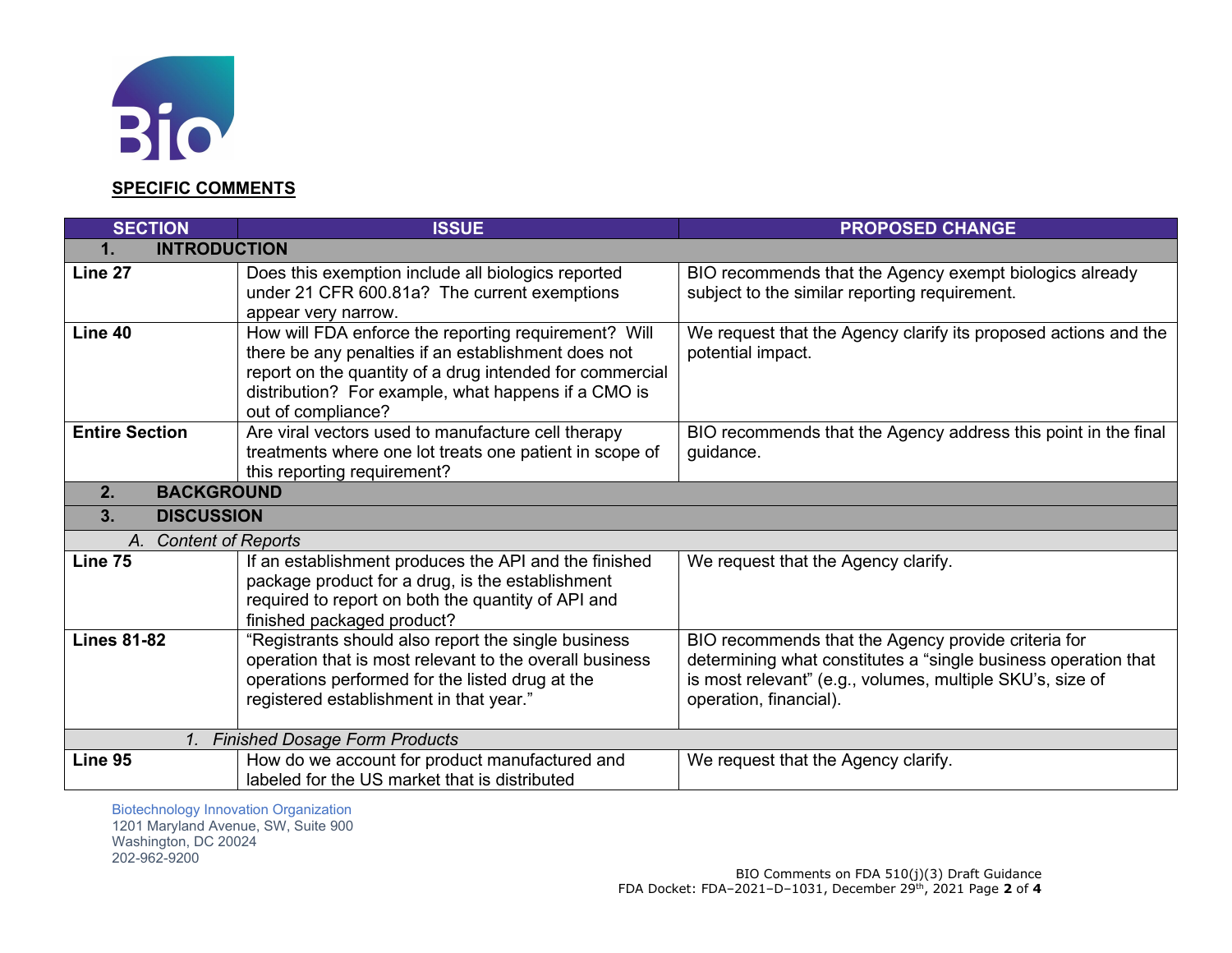

| <b>SECTION</b>              | <b>ISSUE</b>                                                                                                            | <b>PROPOSED CHANGE</b>                                                                                                                 |  |
|-----------------------------|-------------------------------------------------------------------------------------------------------------------------|----------------------------------------------------------------------------------------------------------------------------------------|--|
|                             | internationally (e.g., for shortages or parallel import)?                                                               |                                                                                                                                        |  |
|                             | Should this be included in the volume reported? If not,                                                                 |                                                                                                                                        |  |
|                             | how do we account for the fact that distribution may not<br>be in the year of manufacture?                              |                                                                                                                                        |  |
| 2. API                      |                                                                                                                         |                                                                                                                                        |  |
| <b>Line 142</b>             | Not all API manufactured is ultimately distributed to the                                                               | We request that the Agency clarify.                                                                                                    |  |
|                             | US market. Further, distribution or use for a specific                                                                  |                                                                                                                                        |  |
|                             | market may not occur in the year manufactured.                                                                          |                                                                                                                                        |  |
|                             | Should reporting be of the amount manufactured at a                                                                     |                                                                                                                                        |  |
|                             | site, or of the amount used to manufacture drugs for                                                                    |                                                                                                                                        |  |
|                             | distribution in the US market?                                                                                          |                                                                                                                                        |  |
|                             | 3. Other Listed Drugs                                                                                                   |                                                                                                                                        |  |
| <b>Line 156</b>             | The last sentence of "Other Listed Drugs" states that<br>the reported amount should be in the unit of containers        | BIO would prefer that there be flexibility to report the quantity in<br>either the number of containers OR in the number of units. The |  |
|                             | as reported in the drug listed.                                                                                         | Category of "Other Listed Drugs" is quite broad and depending                                                                          |  |
|                             |                                                                                                                         | on the type of material, a unit container or a quantity of product                                                                     |  |
|                             |                                                                                                                         | (e.g., quantity of vials or tablets) may be more relevant.                                                                             |  |
|                             |                                                                                                                         |                                                                                                                                        |  |
| 4.                          | <b>Private Label Distribution</b>                                                                                       |                                                                                                                                        |  |
| <b>B.</b> Timing of Reports |                                                                                                                         |                                                                                                                                        |  |
| <b>Entire Section</b>       | FDA is requesting this reporting starting in February of                                                                | BIO suggests that FDA delay reporting until at least 3 months                                                                          |  |
|                             | 2022. As the draft guidance comments are not due                                                                        | after a final guidance is issued.                                                                                                      |  |
|                             | until early January, the final guidance will not issue until<br>after that point and will not be final when the initial |                                                                                                                                        |  |
|                             | reporting is requested. Further, gathering this                                                                         |                                                                                                                                        |  |
|                             | information can be complicated and will take significant                                                                |                                                                                                                                        |  |
|                             | time to gather, particularly the first time. Until the                                                                  |                                                                                                                                        |  |
|                             | guidance is finalized details of what needs to be                                                                       |                                                                                                                                        |  |
|                             | reported and how to report it may change, creating a                                                                    |                                                                                                                                        |  |
|                             | duplicative burden.                                                                                                     |                                                                                                                                        |  |
| <b>Entire Section</b>       | Creating two new reports, in a new and not yet-finalized                                                                | Please consider beginning this collection with the 2021 data.                                                                          |  |
|                             | format, in such a short timeframe creates an                                                                            |                                                                                                                                        |  |